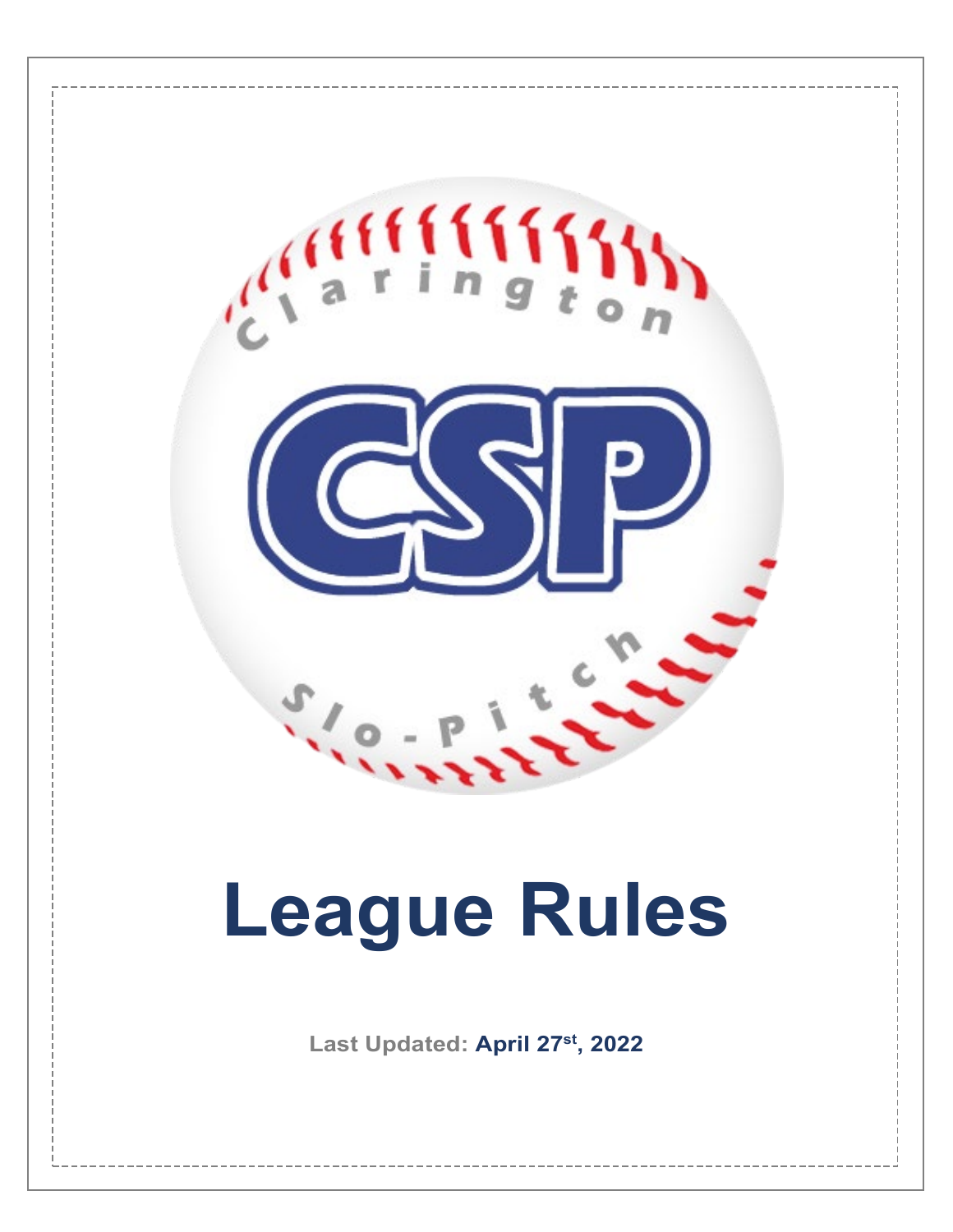

## **Table of Contents**

## **Table of Contents**

| 1.1.           |                                                                                                         |        |  |  |
|----------------|---------------------------------------------------------------------------------------------------------|--------|--|--|
| 1.2.           |                                                                                                         |        |  |  |
| 1.3.           |                                                                                                         |        |  |  |
| 1.4.           |                                                                                                         |        |  |  |
| 1.5.           |                                                                                                         |        |  |  |
| 1.6.           |                                                                                                         |        |  |  |
| 1.7.           |                                                                                                         |        |  |  |
| $\blacksquare$ |                                                                                                         |        |  |  |
|                |                                                                                                         |        |  |  |
|                |                                                                                                         |        |  |  |
|                |                                                                                                         |        |  |  |
|                |                                                                                                         |        |  |  |
|                |                                                                                                         |        |  |  |
|                |                                                                                                         |        |  |  |
|                |                                                                                                         |        |  |  |
| 2.1            |                                                                                                         |        |  |  |
| 2.2.           |                                                                                                         |        |  |  |
| 2.3.           |                                                                                                         |        |  |  |
| 2.4.           |                                                                                                         |        |  |  |
|                |                                                                                                         |        |  |  |
| 2.5.           |                                                                                                         |        |  |  |
|                |                                                                                                         |        |  |  |
| 3.2.           | NSA Canada rules will apply unless superseded by the following rules (updated for 2005). NSA Rule Book: |        |  |  |
|                |                                                                                                         |        |  |  |
| 3.3.           |                                                                                                         |        |  |  |
|                |                                                                                                         |        |  |  |
|                |                                                                                                         |        |  |  |
|                |                                                                                                         |        |  |  |
| 3.4.           |                                                                                                         |        |  |  |
| 3.5.           |                                                                                                         |        |  |  |
|                |                                                                                                         |        |  |  |
|                |                                                                                                         |        |  |  |
| 3.6.           |                                                                                                         |        |  |  |
|                |                                                                                                         |        |  |  |
| 3.7.           |                                                                                                         |        |  |  |
| 3.8.           |                                                                                                         |        |  |  |
| 3.9.           |                                                                                                         |        |  |  |
| 3.10.          |                                                                                                         |        |  |  |
|                |                                                                                                         |        |  |  |
|                |                                                                                                         |        |  |  |
| 3.11.          |                                                                                                         |        |  |  |
| 3.12.          |                                                                                                         |        |  |  |
| 3.13.          |                                                                                                         |        |  |  |
| 3.14.          |                                                                                                         |        |  |  |
|                |                                                                                                         |        |  |  |
| 3.15.          |                                                                                                         |        |  |  |
| 3.16.          |                                                                                                         |        |  |  |
|                | Last Updated: April 27,2022,                                                                            | Page 2 |  |  |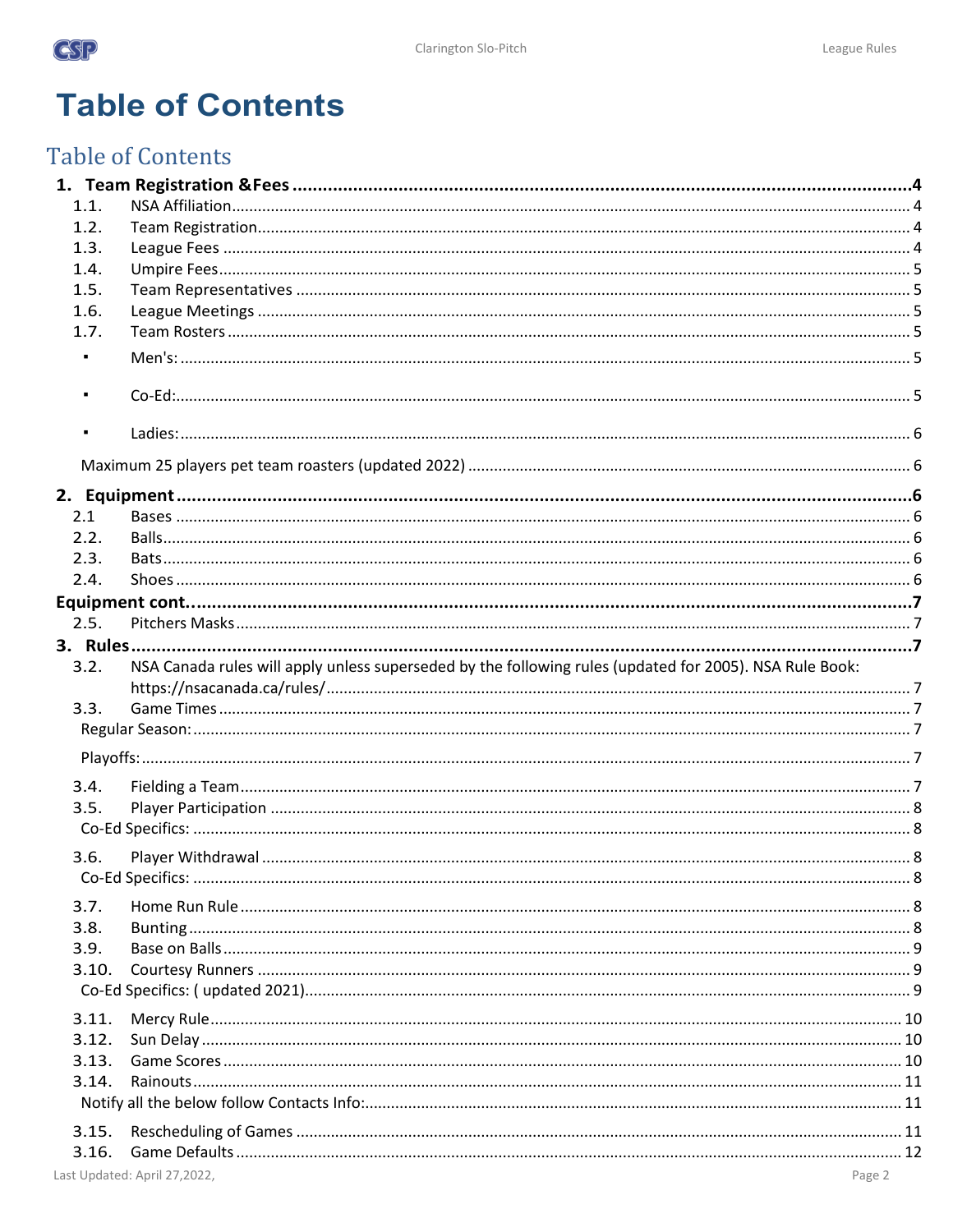| 3.19.           |  |
|-----------------|--|
| 3.20.           |  |
| 3.21.           |  |
| $\sim$ 10 $\pm$ |  |
| $\blacksquare$  |  |
| $\sim$          |  |
| 3.22.           |  |
| 3.23.           |  |
|                 |  |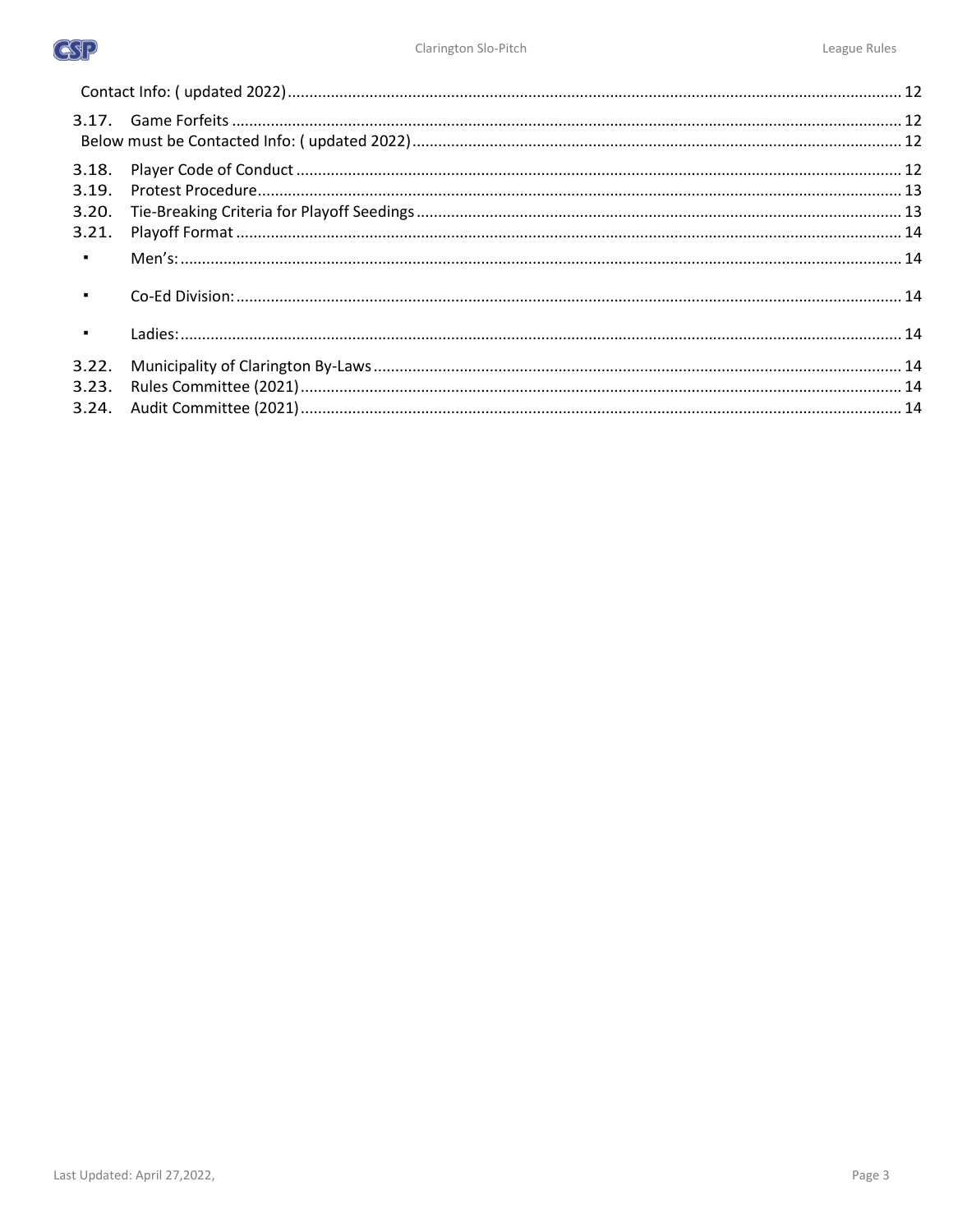

# **Reminder to all teams and players:**

The CSP is a recreational slo-pitch league. The main objective is to provide a fun and safe baseball environment for adults within the community. Good, clean, competition is expected! Rough play and physical/ verbal abuse of officials and fellow CSP players will not be tolerated! Please remember your return to play Guidelines and Rules.

### <span id="page-3-0"></span>**1. Team Registration & Fees**

#### <span id="page-3-1"></span>**1.1. NSA Affiliation**

The CSP and each team registered with the CSP will be affiliated with National Slo-Pitch Association Canada (NSA), who will in turn supply league membership liability insurance and tournament classification rankings (new for 2005).

#### <span id="page-3-2"></span>**1.2. Team Registration**

To register with the CSP, each team from the men's and co-ed & ladies (updated 2022) are required to pay a \$200.00 non-refundable retainer fee in March prior to the start of season.

#### <span id="page-3-3"></span>**1.3. League Fees**

League fees will be determined in April of each year, once the Town sets fees for diamonds/lights.

Each team is required to pay league fees, which will be used for league related costs (diamonds/lights, equipment, etc.) as well as team affiliation/registration with NSA.

#### **League Fees:**

- **Men's:** per team, which includes umpire fees for regular season games (new for 2019); can be paid over 2 instalments
- **Co-Ed:** \$ per team (updated for 2019)
- **Ladies**: \$ per team, which includes umpire fees for regular season games & playoffs ( updated 2022)
- **Notes:**
- The league fees include the \$200 non-refundable retainer fee paid when registering with CSP.
- The league fees include a \$100 fine deposit, which will be used to cover any league fines (new for 2019). Outstanding fine deposit balances can be reimbursed at the end of the season, or carried over to the following year. If you incur more than \$100 in fines, your fine deposit must be topped up, or you will not be allowed to play in the playoffsuntil it is.
- Teams that have not paid the league by the final communicated instalment date will be subject to a \$50 late payment fine.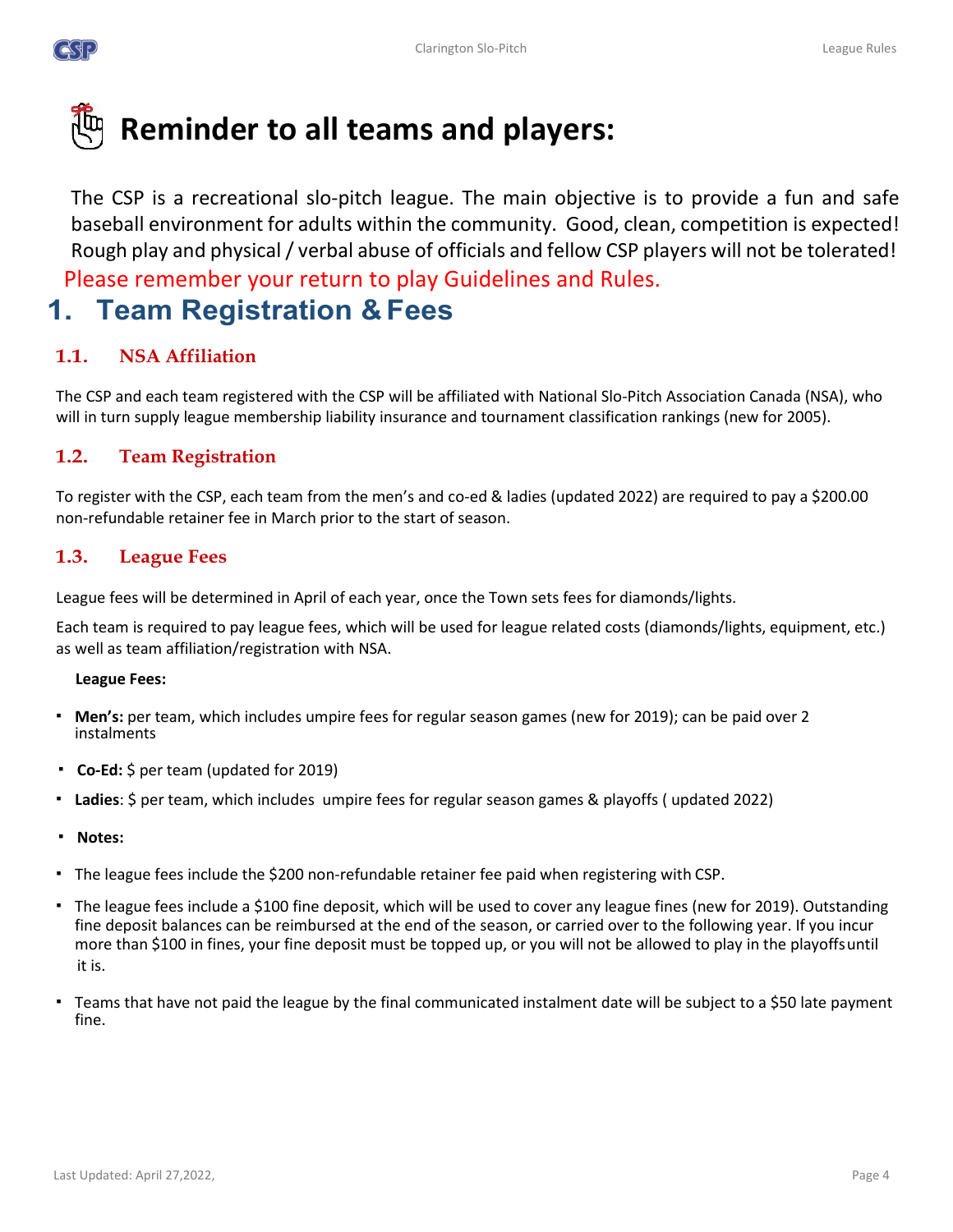

#### <span id="page-4-0"></span>**1.4. Umpire Fees**

- **Men's:** each team pays half of the fee for playoffs, & each team pays an umpire for finals ( 2 umpires finals only ) (updated for 2022)
- **Co-Ed:** each team pays half of the fee for playoffs, & each team pays an umpire for finals ( 2 umpires finals only ) (updated for 2022)
- **Ladies:** Playoff games included in fees, Finals will be paid by per team for 2 umps ( updated 2022)

#### <span id="page-4-1"></span>**1.5. Team Representatives**

Each team is required to have at least two team representatives (one primary, and one or more alternatives), which can be members of the executive.

#### <span id="page-4-2"></span>**1.6. League Meetings**

Each team must be represented at league meetings. There is a \$25 fine for teams without team representation at league meetings.

#### <span id="page-4-3"></span>**1.7. Team Rosters**

Initial team rosters must be submitted on the league web site by April 30<sup>th</sup> of each year:

[https://www.claringtonslopitch.com](https://www.claringtonslopitch.com/)

Note: base coaches must be listed on team roasters if they are not a player

Initial team rosters will be submitted to the NSA by Janet Ralston.

Team rosters can updated until August 1<sup>st</sup> (updated for 2018). Any updates made to the initial roster on the league web site after April 30<sup>th</sup>, must be also communicated to Janet Ralston (claringtonslopitchrosters@gmail.com (updated 2022) so that the changes can be reflected with NSA for insurance purposes (new for 2019).

All players must carry government issued photo ID so that their identity and league membership can be verified (new for 2019). Players should to keep a photocopy of their photo ID in their ball bags.

If a questioned player's identity and league membership cannot be verified, the game will result in a forfeit by the team the unverified player is playing for, along with the associated \$50 fine (new for 2019).

- <span id="page-4-4"></span>▪ **Men's:**
	- Maximum 25 players per team roasters (2019) No player may play for more than one team in the men's divisions during playoffs.
- <span id="page-4-5"></span>▪ **Co-Ed:**
	- Maximum 25 players pet team roasters (2019)
	- No player may play for more than one team in the co-ed divisions during playoffs.
	- Co-Ed teams are only allowed two players between the ages of 16-18 years of age on their roster plus the exception of any players that were grandfathered in as of 2005 season (new for 2006).
	- Players under the age of 18 must have parental consent waiver signed and forwarded to CSP.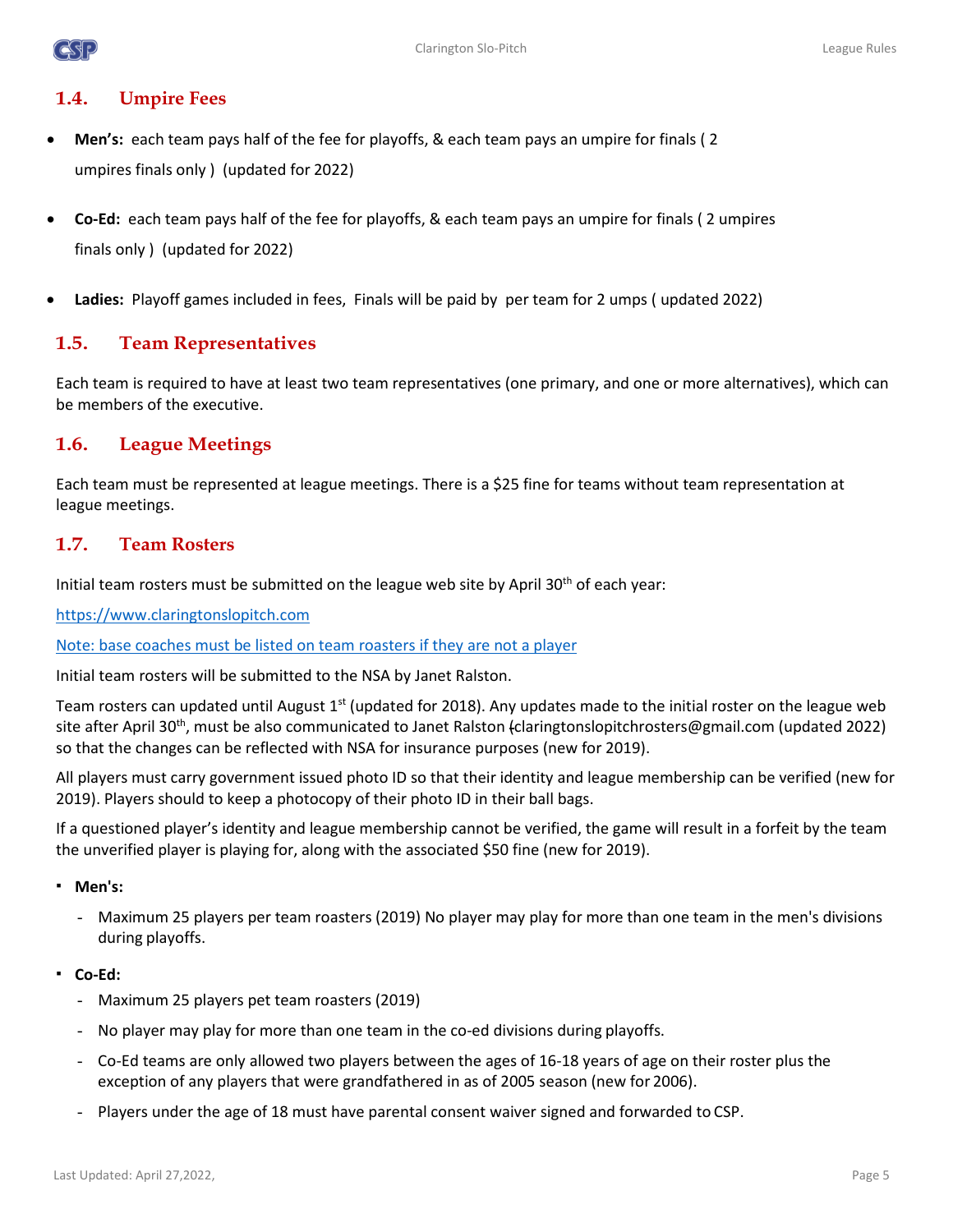

<span id="page-5-1"></span><span id="page-5-0"></span>▪ **Ladies:** 

Maximum 25 players pet team roasters (updated 2022)

## <span id="page-5-2"></span>**2. Equipment**

#### <span id="page-5-3"></span>**2.1 Bases**

The home team of the first game of the day is responsible for installing the bases, including safe base (updated for 1995):

- **Men's:** 70 feet apart (updated for 2007)
- **Co-Ed:** 65 feet apart
- **Ladies:** 65 feet apart

The home team of the last game of the day is responsible for putting bases away in the lock box located by the  $1<sup>st</sup>$  base dugout of the Clarington Fields North East diamond. Bases will also be at Rickard for the Ladies division

All Bases Must be stored so the cloth parts get put on cloth [face to face] and the pegs don't damage the cloth parts of the base at all times.

Note: Ladies: Mats will also be placed in the lock box located at Rickards

League will continue to use commitment line (updated for 2007).

#### <span id="page-5-4"></span>**2.2. Balls**

Home team and Visiting to supplying two NSA certified game balls: 1 new game ball and 1 good used 2nd ball:

- **Men's:** 44 core (updated for 2005) for 2022 only due to shortage 52 core (updated for 2022)
- **Co-Ed:** 52 core (updated for 2021)
- **Ladies:** 11" ball

#### <span id="page-5-5"></span>**2.3. Bats**

Any bat used in games must comply with the USSSA (United States Specialty Sports Association) standards, which must have the following thumbprint (updated for 2019):



Standard NSA rules apply to players using illegal bats.

#### <span id="page-5-6"></span>**2.4. Shoes**

Metal spikes are not permitted; only approved rubber or plastic cleats are allowed.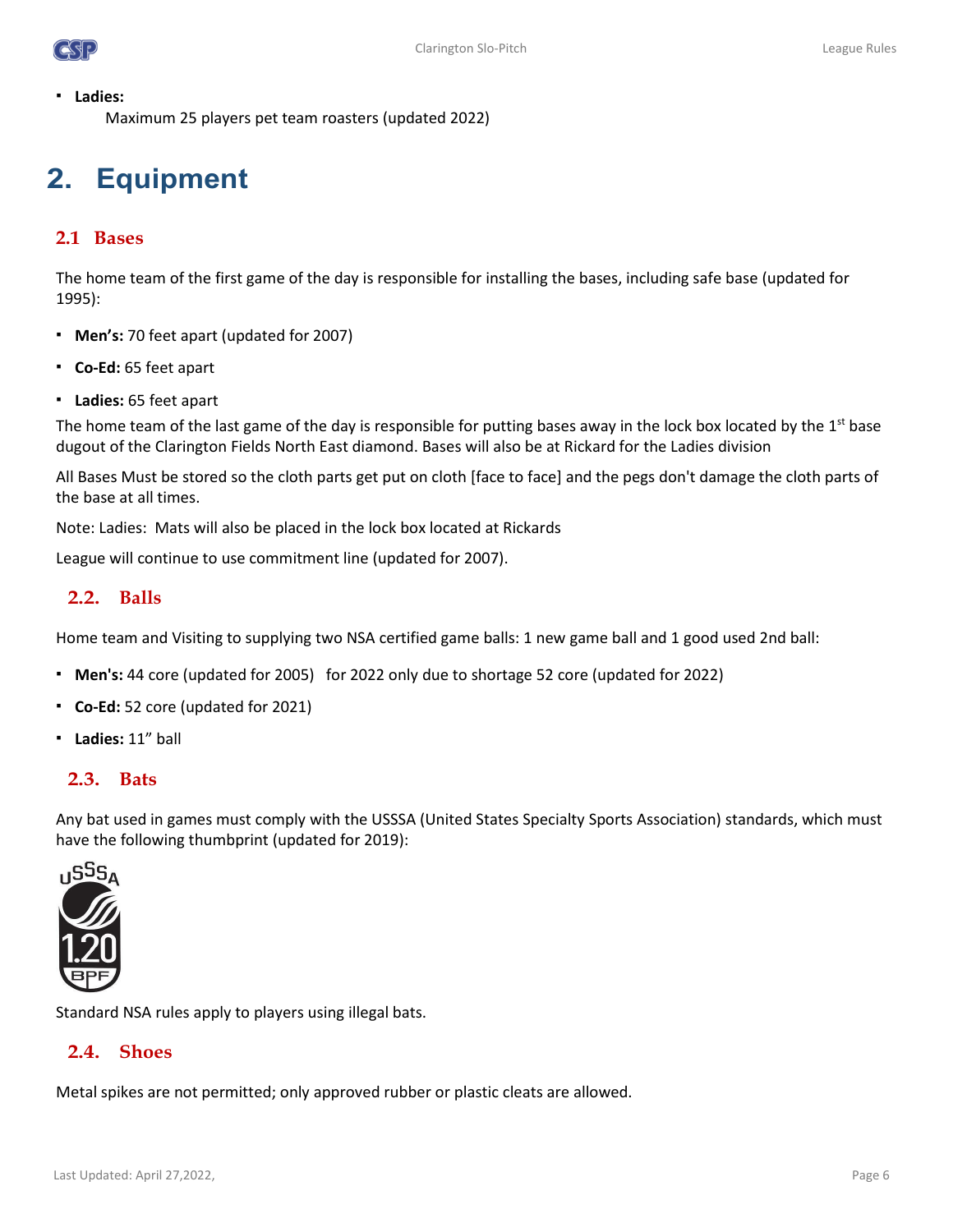



## <span id="page-6-0"></span>**Equipment cont..**

#### <span id="page-6-1"></span>**2.5. Pitchers Masks**

CSA Approved pitching masks with attached helmet are MANDITORY for ALL pitchers (new for 2019).

If a pitcher takes the mound without one, they will be given one warning to put one on. Failure to do so in a reasonable amount of time will result in the pitcher being ejected from the game.

The team will then have to field a replacement pitcher wearing the mask/helmet. Failure to do so will result in a default.

### <span id="page-6-2"></span>**3. Rules**

<span id="page-6-3"></span>**3.2.** NSA Canada rules will apply unless superseded by the following rules (updated for 2005). NSA Rule Book: **<https://nsacanada.ca/rules/>**

#### <span id="page-6-4"></span>**3.3. Game Times**

Game times will start according to the schedule:

#### <span id="page-6-5"></span>**Regular Season:**

- **Men's:** 1 hour and 30 minutes, no new inning after 1 hour 20 minutes (updated 2022)
- **Co-Ed:** 1 hour and 30 minutes, no new inning after 1 hour 20 minutes
- <span id="page-6-6"></span>▪ **Ladies:** 1 hour and 30 minutes, no new inning after 1 hour 15 minutes **Playoffs:**
- **Men's:** 1 hour and 30 minutes, no new inning after 1 hour 20 minutes (new for 2019)
- **Co-Ed:** 1 hour and 30 minutes, no new inning after 1 hour 20 minutes
- **Ladies:** 1 hour and 30 minutes, no new inning after 1 hour 20 minutes
- **Notes**: If a game's start time is delayed due to a team (i.e. not enough players or bases not put in) the umpire will go by the schedule stop time. If the start time is delayed due to umpire (i.e. umpire is late) the umpire will go by the time of the first pitch (new for 2019).
- Diamonds with lights are on an 11:00PM curfew
- <span id="page-6-7"></span>▪ Games can be called based on scheduling

#### **3.4. Fielding a Team**

A minimum of 8 players are required to field a team, of which one player must be a pitcher and one player must a catcher.

Teams are allowed to pick up a maximum of 4 players to get to the 10 player limit (updated for 2018). Note for insurance purposes, pickups can ONLY be players registered on a current CSP team roster.

Failure to field a team with at least 8 players will result in a default. Note that a 15 minute grace period from the scheduled start time is permitted before a default is actually called.

Last Updated: April 27,2022, Page 7 All Teams MUST use line-up cards which MUST be completed by each team with every player's first and last name. Top copy goes to the umpire, 2nd copy goes to the other team, 3rd copy to the league, last copy you keep. Mandatory: league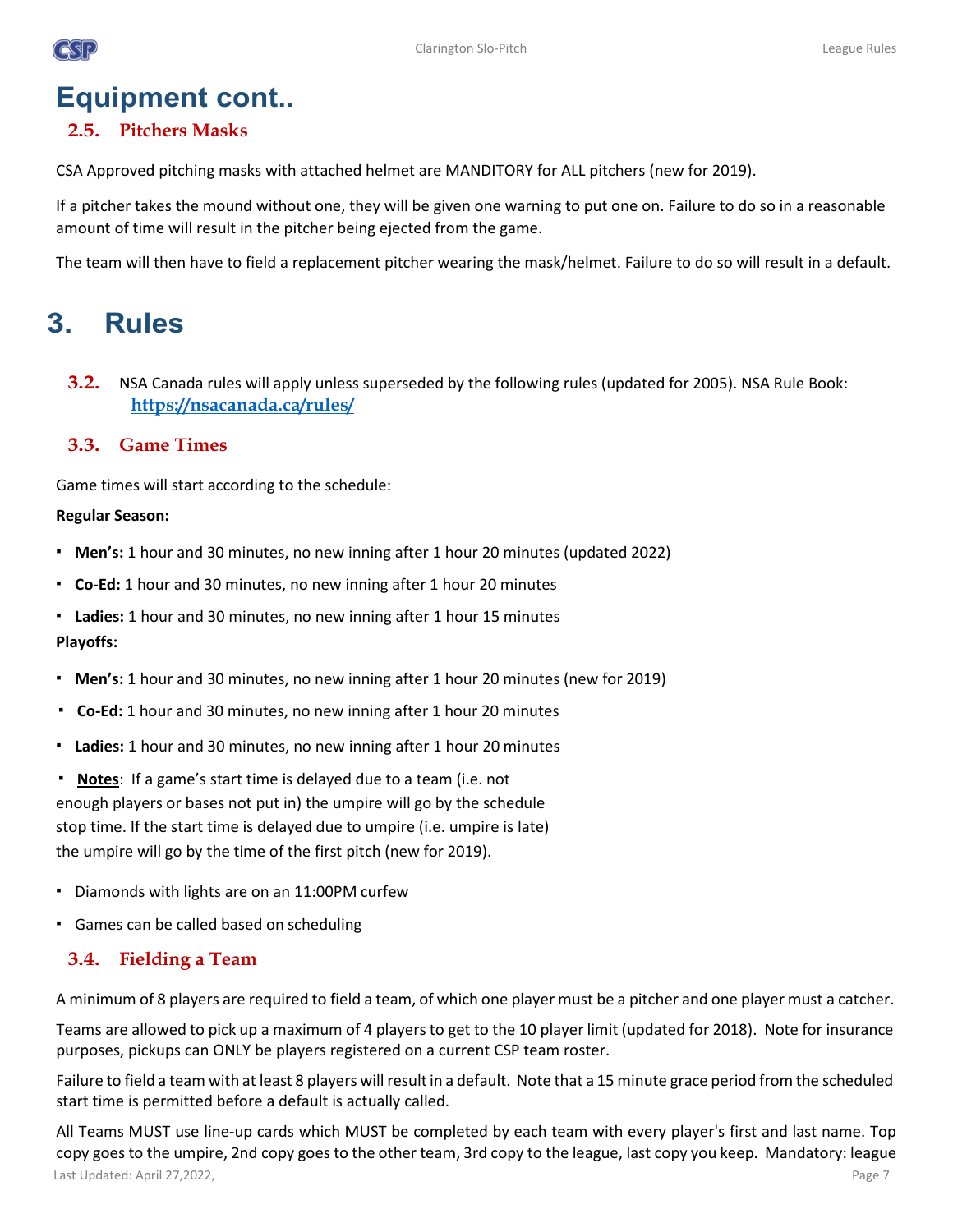

copy must be put in the mailbox that the bases go in every day, NO excuses (new for 2021).

#### <span id="page-7-0"></span>**3.5. Player Participation**

All players participating must be on the lineup scoresheet and take a regular turn at bat. Note that players 'last names must be used in the scoresheet to ensure proper records. The opposing team must be notified of any pickups at the beginning of the game, who must be noted on the scoresheet with "P/U" (new for 2019).

A player arriving late can join a game up until the start of the 5th inning.

All players should play in the field at the discretion of the coach, with coaches keeping in mind that this is a recreational league.

Please note this is a fun rec league if you are on that roster and show up you should be in the batting line up unless of injury.

#### <span id="page-7-1"></span>**Co-Ed Specifics:**

When a team has more males than females for a game and a female must bat twice, the females must be specifically designated and names appear (twice) on the lineup scoresheet. Females are allowed to bat back-to-back in the order. Men are not allowed to bat back-to-back or twice in the order (new for 2006).

A maximum of 5 males may play in the field. **Note** since our league is a recreational league we permit gamesto take place with as few as 8 players. In times where teams are short players, teams are permitted to play with 5 males and 3 or 4 females.

Example: 9 players (5 males and 4 females)

Females can outnumber males any time in the field.

This is a fun league with the idea to provide recreation ball for as many people as possible.

#### <span id="page-7-2"></span>**3.6. Player Withdrawal**

In the event a player has to withdraw from a game due to injury or any other reason, that player's next at bat (and next at bat only), will result in an out.

If the player were a base runner at the time they withdraw from the game, then a courtesy runner must be used to replace the player withdrawing. If all courtesy runners have been used, then the base runner would be out. In this case, the withdrawn player's next at bat would not become an out.

**Note:** A player withdrawing from a game can only generate a maximum of one out per game.

#### <span id="page-7-3"></span>**Co-Ed Specifics:**

In the event a female must withdraw, this will generate 1 out only (for their next at bat) where from then on, the last female out will take that vacant position in the batting order. In the event that the previous out is coming up to bat the next previous out may be used.

Two males cannot bat consecutively.

#### <span id="page-7-4"></span>**3.7. Home Run Rule**

(2001) Maximum of 7 out of the park home runs per game in a fenced in diamond (new for 2003). Additional home runs will be singles (new for 2006).Note: Not for Ladies division.

#### <span id="page-7-5"></span>**3.8. Bunting**

Bunting is not allowed in the both Men's / Co-Ed Divisions (new for 2006). or Ladies(updated 2022)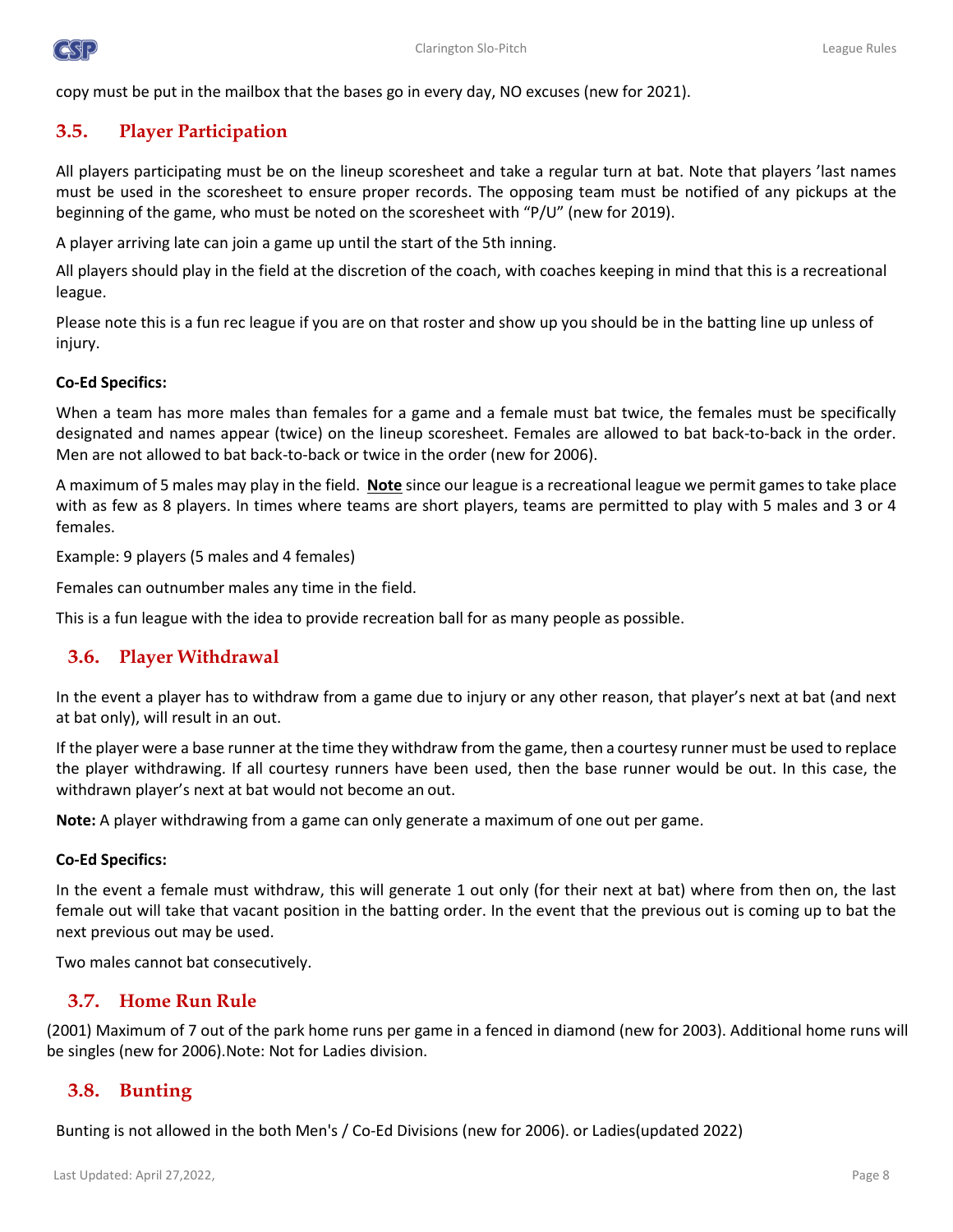

#### <span id="page-8-0"></span>**3.9. Base on Balls**

For the Co-Ed division only, if a male batter is thrown 4 consecutive balls he goes to second base, female has the option to take first base or hit (new for 2019).

For Ladies division does not allow intentional walking of the batters.

#### <span id="page-8-1"></span>**3.10. Courtesy Runners**

- **Men's:** 6 substitute runners (updated for 2012)
- **Co-Ed:** 6 substitute runners (updated for 2019)
- **Ladies:** 4 substitute runners (updated for 2022)

#### <span id="page-8-2"></span>**Co-Ed Specifics: ( updated 2021)**

Co-Ed players may use a courtesy runner from the screen when a player is injured.

- Can be any runner of the same gender, will cost one courtesy per at bat, can courtesy for a courtesy.
- Legitimacy of injury is at the discretion of the umpires, injured player must be play an infield position for the remainder of the game if no extra players are available to play defense.
- Umpires will draw a starting line from the back of the board/mat to the fence, screen on 1st base side.
- Runner may not move until the ball is hit.
- Runner will start behind the line, touching the fence/ screen (or close enough to touch it)\*
- Starting point could vary if not at Clarington Fields for safety. This will be at the discretion of theumpire.

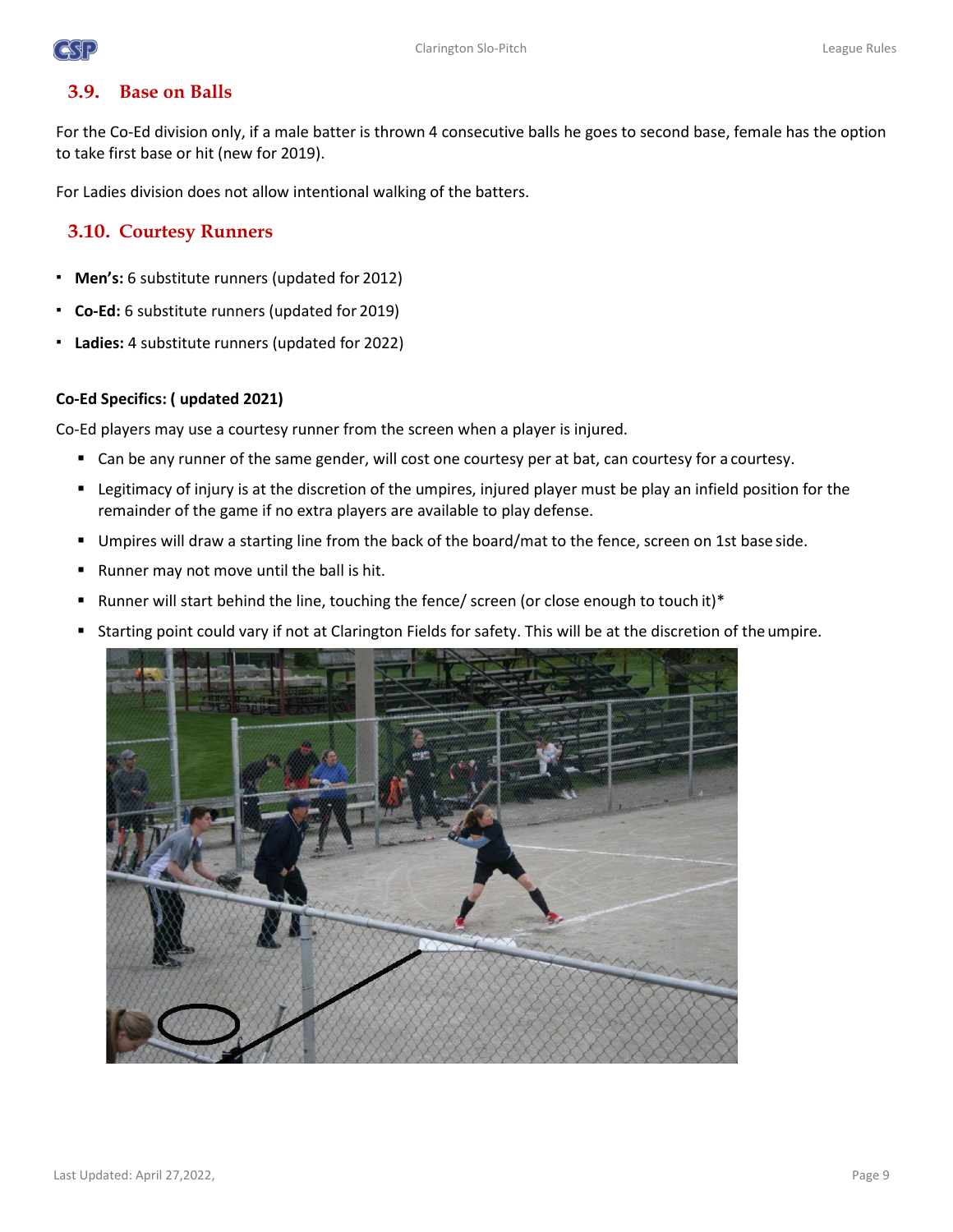

#### <span id="page-9-0"></span>**3.11. Mercy Rule**

- **Men's:** Maximum 7 runs per inning (new for 2019), with the exception of last inning which is unlimited runs (last inning is 7th inning or as called by umpire). for both regular season and playoffs & Finals (updated 2022)
- **Co-Ed:** Maximum 7 runs per inning (updated for 2019), with the exception of last inning which is unlimited runs (last inning is 7th inning or as called by umpire). for both regular season and playoffs & Finals (updated 2022)
- **Ladies: :** Maximum 7 runs per inning, with the exception of last inning which is unlimited runs (last inning is 7th inning or as called by umpire for both regular season and playoffs & Finals ( updated 2022)

#### <span id="page-9-1"></span>**3.12. Sun Delay**

Sun delay for all teams playing on Clarington Fields South East diamond. Time lost during sun delays will not count towards game time. ( must be called during the start of a new inning)

#### <span id="page-9-2"></span>**3.13. Game Scores**

All game scores must be reported on the website by the winning team. In the event of a tie, the home team will be responsible for reporting the game scores.

Failure by the responsible team to submit the scores on the website within 48 hours of the game's completion will result in a \$10 fine and possible point loss in the standings (new for 2018).

Player ejections must be included in the Notes section of the game's scorecard.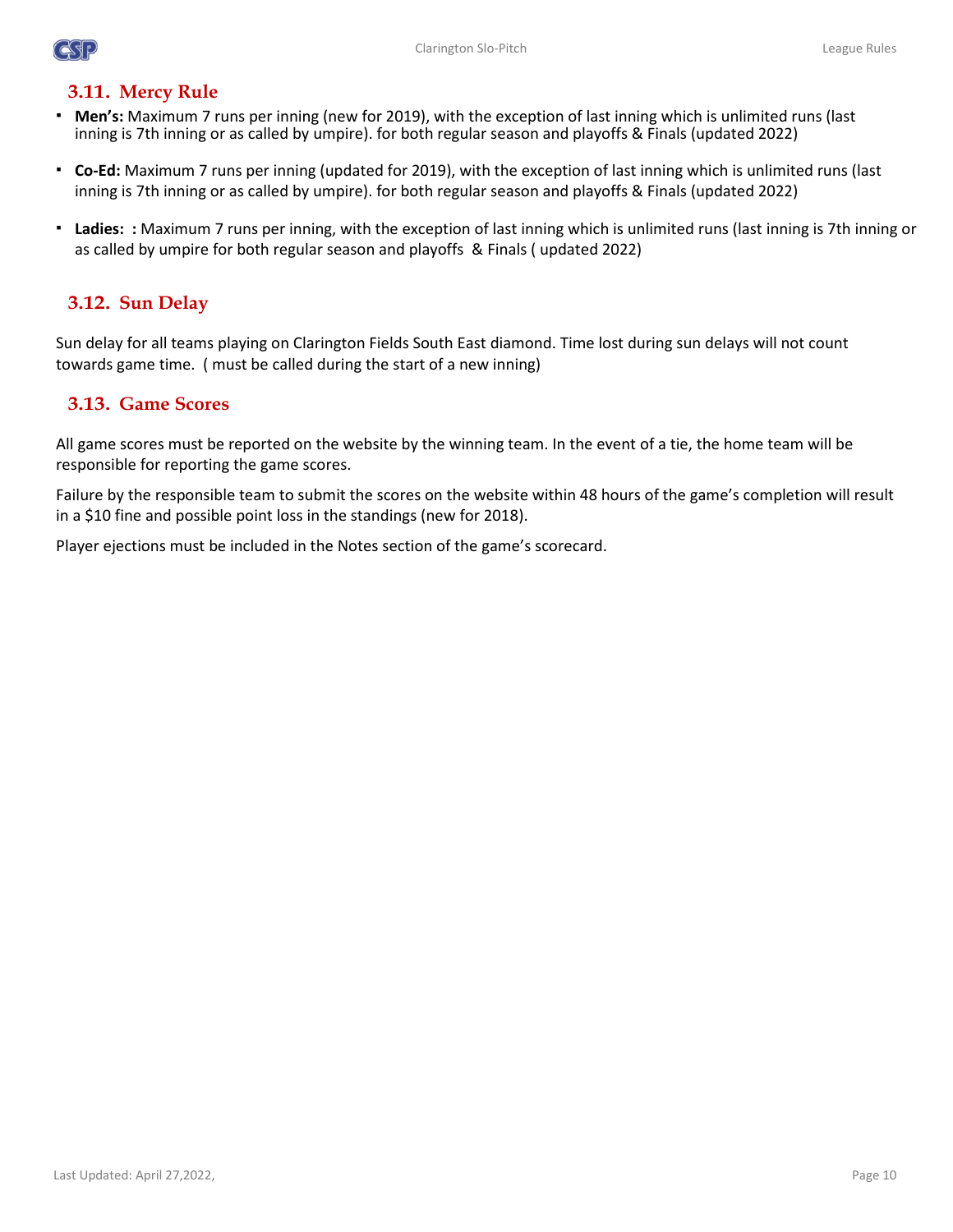

#### <span id="page-10-0"></span>**3.14. Rainouts**

Diamond conditions or cancellations during rain can be checked by calling / or viewing social page (Municipality of Clarington Community service department ).

The Community Service department cancel diamonds when diamonds are deemed unplayable. They can notify the League up until 3:00PM to advise of any field closures.

After 3:00PM it is the home team's responsibility to make sure the umpire has been canceled in the event of rain via and other contacts : see Contact info:

The Umpire Scheduler requires a minimum 1 hour 30 minutes notice of rainout. Umpires will charge the league full fee if not cancelled properly in time.

Rain or lightning just prior to a game start time, where both teams and the umpire are present, and it is determined that the field is unplayable, each team will pay half the umpire fees.

The Town will charge the league for diamond & lights if not cancelled within 24 hours of rain. Rainouts properly cancelled will result in no additional charges

**Ladies:** Too many game cancelations due to field closures can result in not being able to make up all cancelled games. This will be at the discretion of the executive to decide if it affects playoff standings.

#### <span id="page-10-1"></span>**Notify all the below follow Contacts Info:**

- Rob Macgregor (Umpire Scheduler): [umprobmac@nsacanada.ca](mailto:umprobmac@nsacanada.ca) ( updated 2022)
- Municipality of Clarington Community Services Department: 905-623-5728 (ext 2584)
- Dave Wright (CSP League Scheduler Mens & Co-ED) (updated 2022)[: dljwright@live.com /](mailto:dljwright@live.com) 905-623-2964
- Len Healey (CSP President) [claringtonslopitchpresident@gmail.com](mailto:%20claringtonslopitchpresident@gmail.com%20(updated%202022)) (updated 2022) / 289-356-2675
- Lisa Smith (Ladies Vice President) [claringtonslopitchladies@gmail.com](mailto:claringtonslopitchladies@gmail.com) 905-260-4965 (updated 2022)

#### <span id="page-10-2"></span>**3.15. Rescheduling of Games**

Teams wishing to reschedule games for reasons other than rainouts will be charged a rescheduling fee of \$50. The fee will increase \$10 with each occurrence (new for 2001).

Teams must give 10 days (updated for 2019) notice at minimum, prior to the game they wish to have rescheduled.

Failure of proper notice will result in NO reschedule and default/forfeit rules would apply.

Notes:

- There will be no charge if we can find teams willing to trade games. Diamonds cannot sit idle.
- Ladies: No games will be rescheduled except due to rain out's.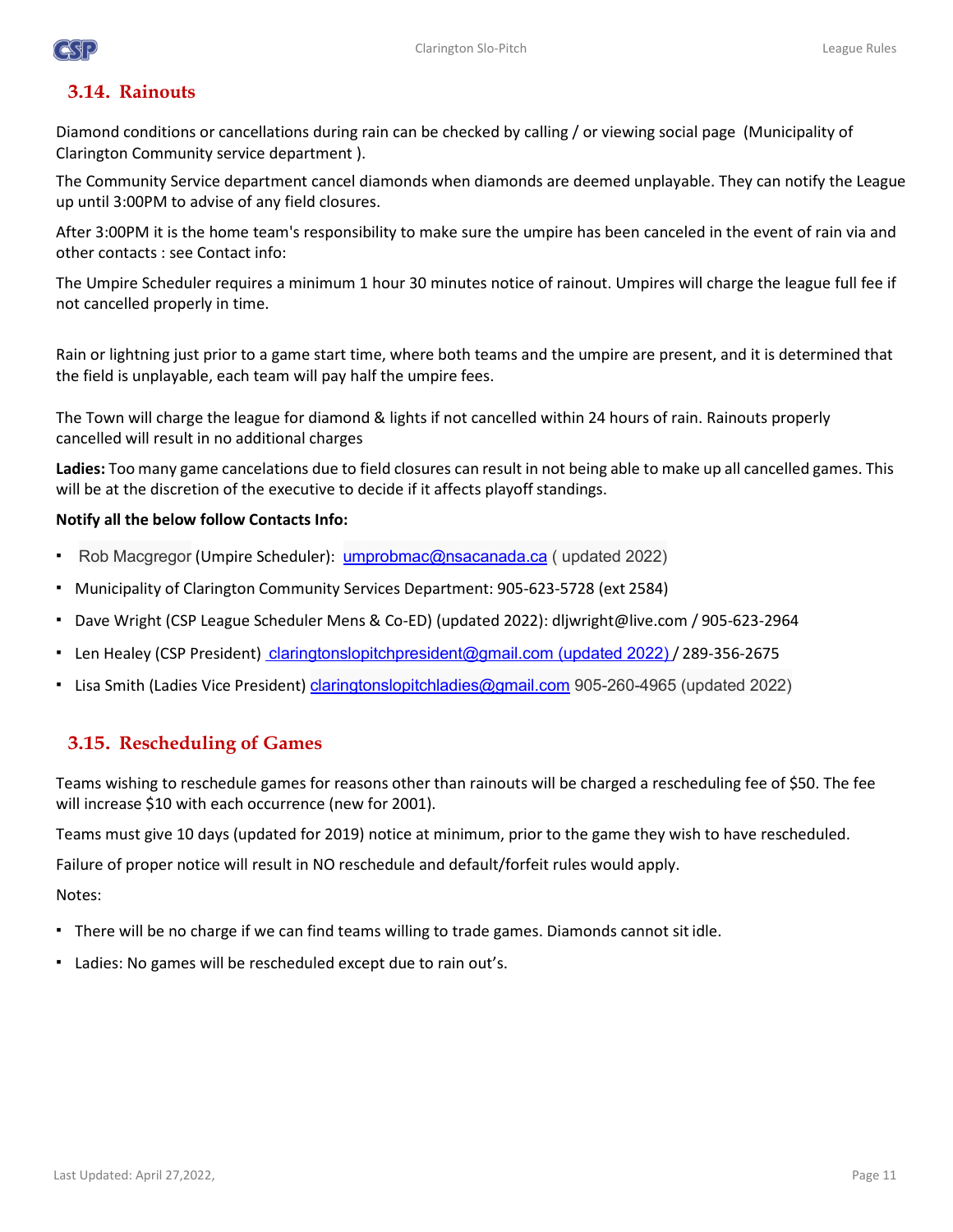

#### <span id="page-11-0"></span>**3.16. Game Defaults**

A game default occurs when:

- A team has less than 8 players available to play a game
- A team can't field a replacement pitcher wearing mask/helmet see Rule 2.5 (new for 2019)

There is a \$50 fine (new for 2001) for a default plus umpire fees, payable by the defaulting team. After 3 defaults, the team will be subject to expulsion from the league.

Note: Per default, the team that was defaulted to will receive \$25 back (new for 2021)

<span id="page-11-1"></span>The following must be contacted:

#### **Contact Info: ( updated 2022)**

- Dave Wright (CSP League Scheduler Mens & Co-ED) (updated 2022)[: dljwright@live.com /](mailto:dljwright@live.com) 905-623-2964
- Len Healey (CSP President) [claringtonslopitchpresident@gmail.com \(updated 2022\)](mailto:%20claringtonslopitchpresident@gmail.com%20(updated%202022)) / 289-356-2675
- **•** Lisa Smith (Ladies Vice President) [claringtonslopitchladies@gmail.com](mailto:claringtonslopitchladies@gmail.com) 905-260-4965 (updated 2022)

#### <span id="page-11-2"></span>**3.17. Game Forfeits**

A game forfeit occurs when a team is aware they are going to default a game and they were unable to reschedule the game but are able to notify the Umpire Chief and the Opposing Team 24 hours prior to game time. There is a \$50 forfeit fine (new for 2001) but no umpire fees owed.

Failure to notify 24 hours prior to a game is a default.

Notes:

- Ladies are not able to reschedule but forfeit rules still apply.
- Per forfeit, the team that doesn't get to play because the other team forfeited will receive \$25 back (new for 2021)

#### <span id="page-11-3"></span>**Below must be Contacted Info: ( updated 2022)**

- Dave Wright (CSP League Scheduler Mens & Co-ED) (updated 2022)[: dljwright@live.com /](mailto:dljwright@live.com) 905-623-2964
- Len Healey (CSP President) [claringtonslopitchpresident@gmail.com \(updated 2022\)](mailto:%20claringtonslopitchpresident@gmail.com%20(updated%202022)) / 289-356-2675
- **·** Lisa Smith (CSP Ladies league Scheduler & Vice President) [claringtonslopitchladies@gmail.com](mailto:claringtonslopitchladies@gmail.com) 905-260-4965 (updated 2022)

#### <span id="page-11-4"></span>**3.18. Player Code of Conduct**

Rough play or fighting will not be tolerated. Deliberately running into the catcher is considered rough play and will result in ejection from the game. Any making fun of someone for wearing Safety gear will be ejected (new 2019)

Any player ejected will automatically be suspended from their next scheduled game (new for 2007).

Any player ejected for fighting is automatically suspended from further play pending an executive decision.

Any player ejected must be reported on the scorecard.

If a player is ejected from a game, the umpire and team reps of each team must provide a written report of the incident to the league executives within 48 hours of the incident (new for 2019).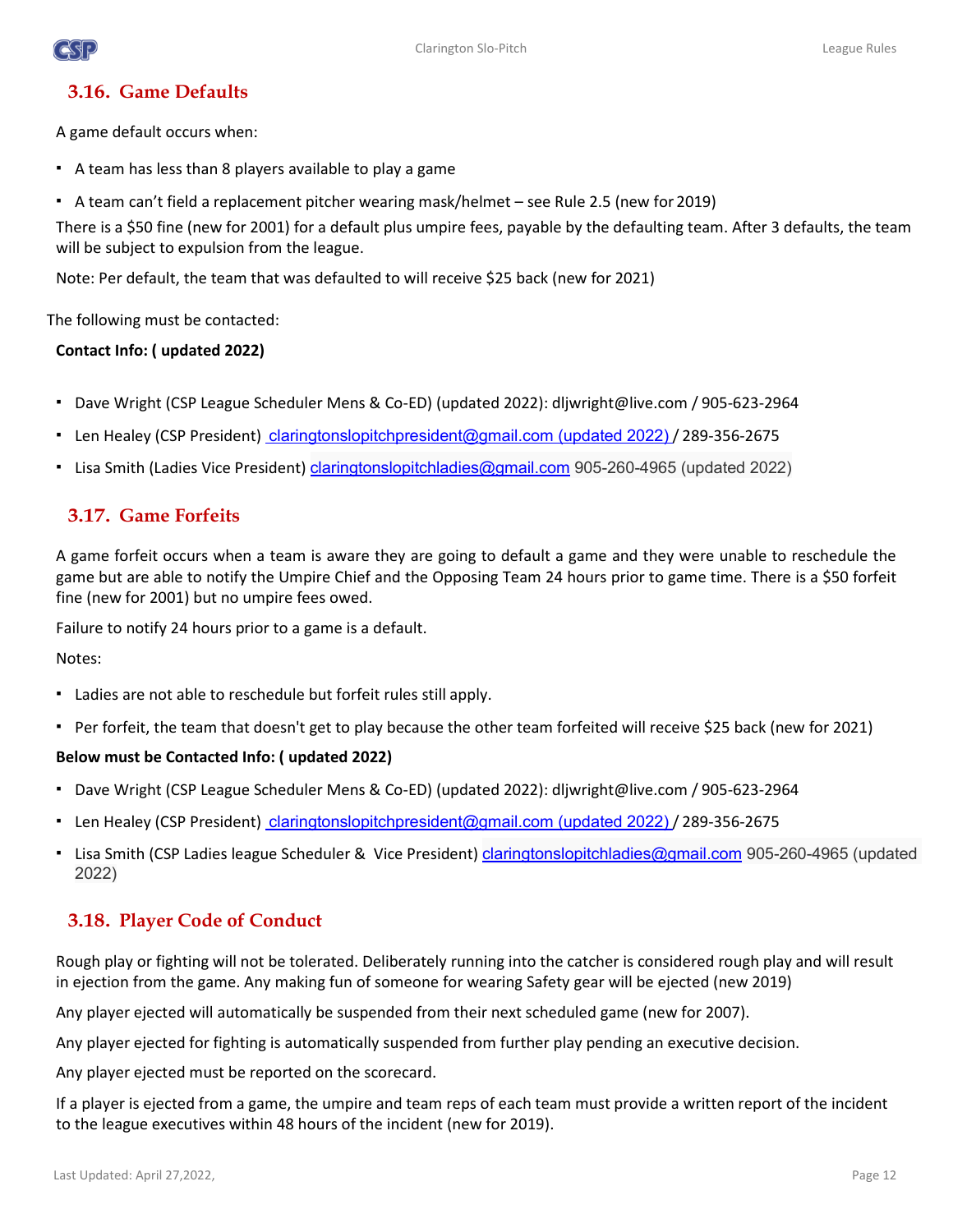

#### <span id="page-12-0"></span>**3.19. Protest Procedure**

When protesting, it is the responsibility of the team rep or coach to notify the umpire **at the time of the incident**.

Protests must be submitted in writing to the division VP or an executive member within 24 hours after the game and \$50.00 protest fee.

Protests will be decided by the league executive committee.

The protest fee will be returned if the protest is won.

#### <span id="page-12-1"></span>**3.20. Tie-Breaking Criteria for Playoff Seedings**

Ties in league standings to determine playoff seedings will be broken in the following order (updated for 2019):

- 1. Team with the most wins during regular season play
- 2. Team with the best record during games between the teams concerned
- 3. Team with the highest run differential (runs for minus runs against) during games between the teams concerned
- 4. Team with the highest run differential (runs for minus runs against) during regular season play